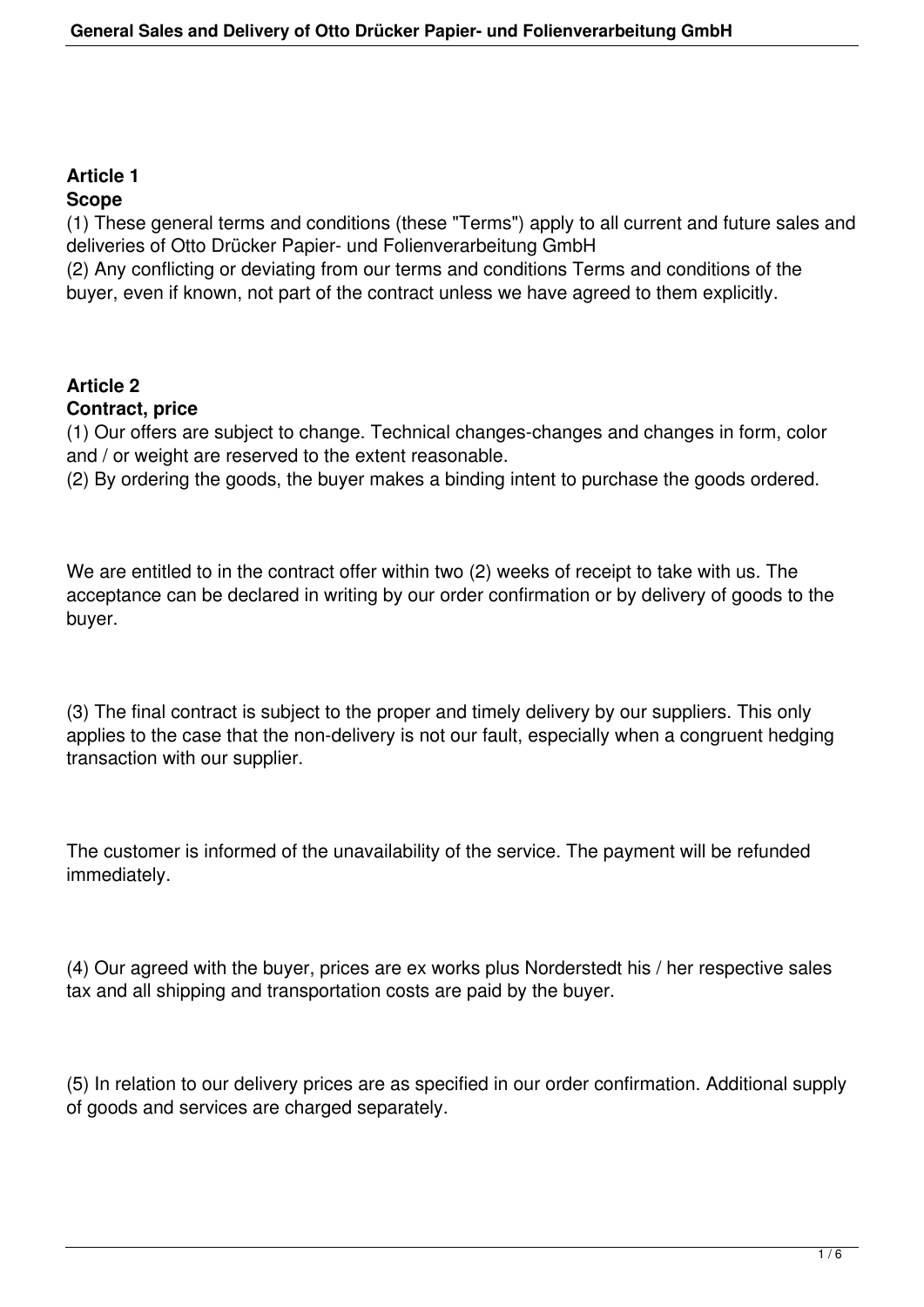### **Article 3**

#### **Delivery, force majeure, the transfer of risk**

(1) Delivery dates and times are only binding if they are confirmed in writing by us and the buyer all information necessary for the delivery and documentation right-informed time and has made available.

(2) unforeseeable, unavoidable and release beyond the control of us points and we are not responsible, such as Acts of God, natural disasters, administrative orders, un-anticipated raw material and energy shortages, operation and traffic disruptions or strikes us for the duration The obligations for timely delivery. Agreed deadlines extended-liked by the duration of the disorder, the occurrence of the fault, the buyer is properly informed. If the end of the fault not foreseeable or if it lasts longer than two (2) months, either party shall be entitled, because of the unfulfilled portion entirely or partially withdraw from the contract.

(3) The buyer is bound to accept reasonable partial deliveries.

(4) The risk of accidental loss and accidental deterioration passes to the buyer when the goods to be delivered to the person transporting been given or the shipment has left our factory or warehouse or the camp of our subcontractors.

If shipment is delayed for reasons beyond the buyer, the risk with the notification of readiness for dispatch to the buyer.

## **Article 4 The buyer for defects, investigations and reprimand**

(1) For defects of the goods we shall, at our option by repair or replacement.

(2) Obvious damage immediately to the carrier on the Frachtbief reported.

(3) If the remedy fails to require the buyer, at his discretion reduce the purchase price (reduction) or cancellation of the contract (withdrawal). In a minor breach of contract, especially with only minor defects, the buyer has no right of rescission. In addition, the buyer - if the legal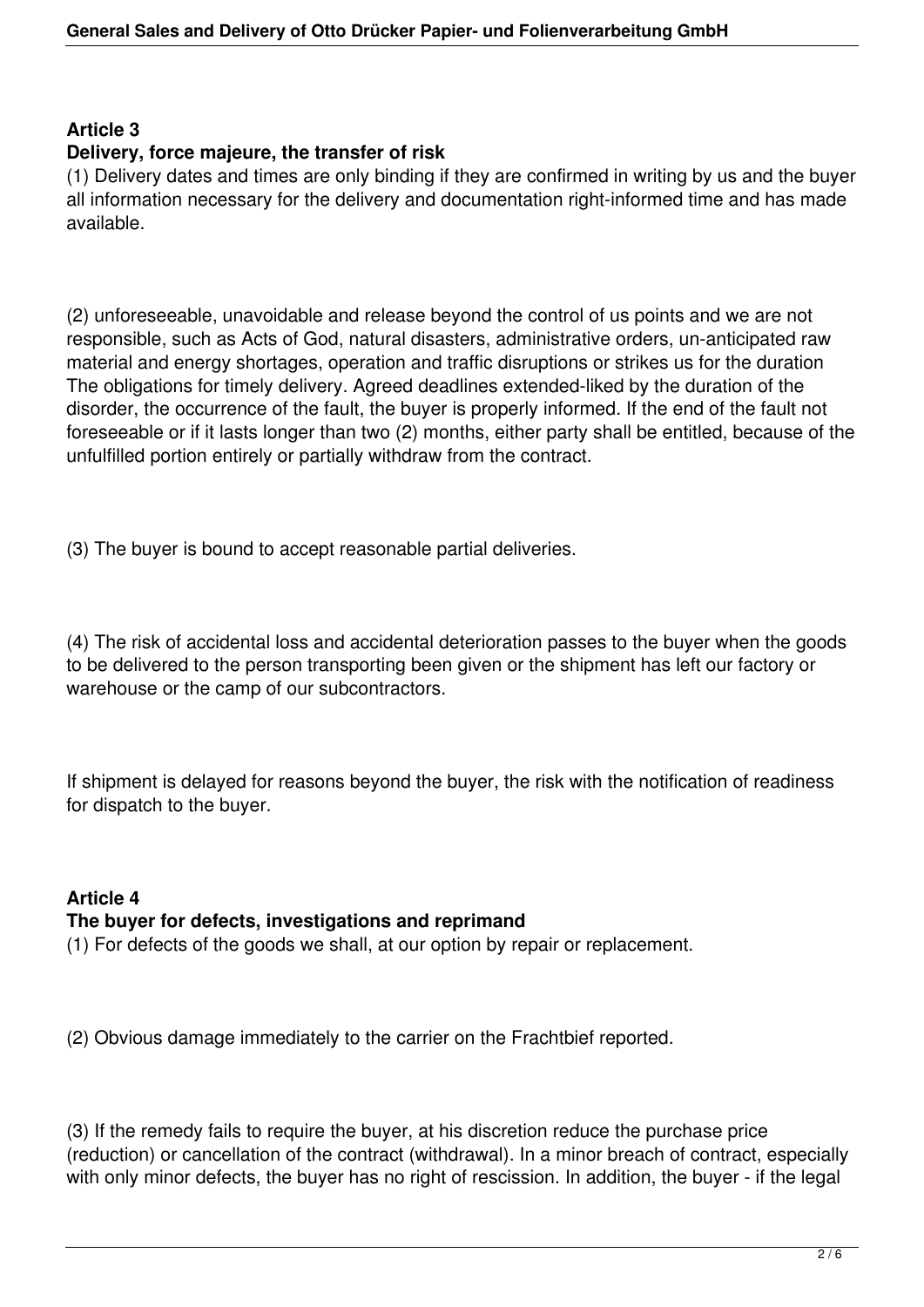prerequisites - to further claims for damages or reimbursement of expenses.

(4) require the buyer for defects of the goods that the goods have been checked immediately after delivery and are obvious defects immediately and no later than ten (10) days after delivery, written notification. Hidden-gene defects must be notified in writing to us immediately upon discovery.

Complaints will only be accepted if you provide a sample of the goods delivered is attached.

(5) The limitation period for the rights of the purchaser due to defects 6 months from delivery of goods.

(6) The nature of the goods is only the product description of Otto GmbH agreed to handle. Public statements, recommendations or advertisements do not contractual specification for a particular condition of the goods dar.

Information in catalogs, price lists and other buyers from us and information material describing the product information is not intended as guarantees for a particular condition of the goods, such guarantees must be agreed in writing.

(7) Returned goods will be accepted without an explicit agreement.

### **Article 5 Payment**

(1) The payment of the delivered goods will be - depending on what is on the explicit verreinbart writing - by irrevocable letter of credit, payment or by invoice for payment.

We are entitled, contrary to any provisions of the payments as against his older debt. If costs and interest incurred, we are entitled to the payment of the costs first, then the interest and finally against the principal claim.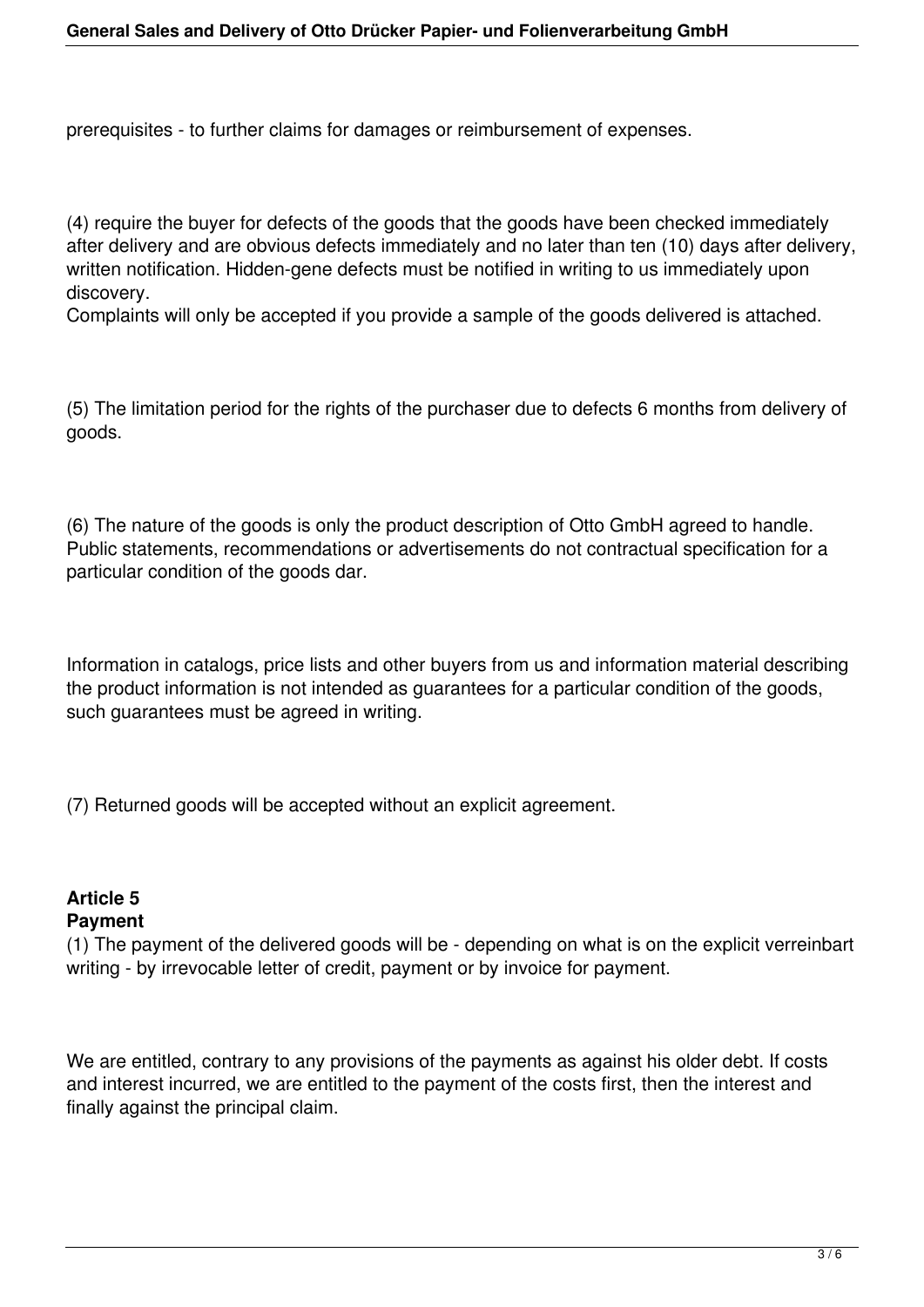(2) Subject to other written agreements, each invoice within seven (7) days from receipt of invoice for payment, with the elapse of that period shall be in default.

(3) A payment is only made when we can dispose of the amount. In the case of a payment by check, the payment shall be deemed to have occurred if the check amount will be irrevocably credited to our account.

(4) If the buyer is in default, we are entitled to demand default interest at the legal rate. The right to claim further damages remains unaffected.

(5) The purchaser is entitled to offset or retention only if his counterclaims have been established or are undisputed.

### **Article 6**

### **Limitation of Liability**

(1) Except as provided in a subsequent paragraph (2) the legal liability of Otto GmbH lever limited for damages as follows:

(I) We are liable according to the amount of contract limited to the typically foreseeable damage for the negligent breach of material obligations under the contract;

(II) We are not liable for the negligent breach of essential obligations under the contract.

(2) The above limitation shall not apply in cases where legal liability (especially under the Product Liability Act) and for assuming a specific guarantee or liability for culpably caused personal injuries.

(3) The purchaser is obliged to take adequate measures to prevent damage.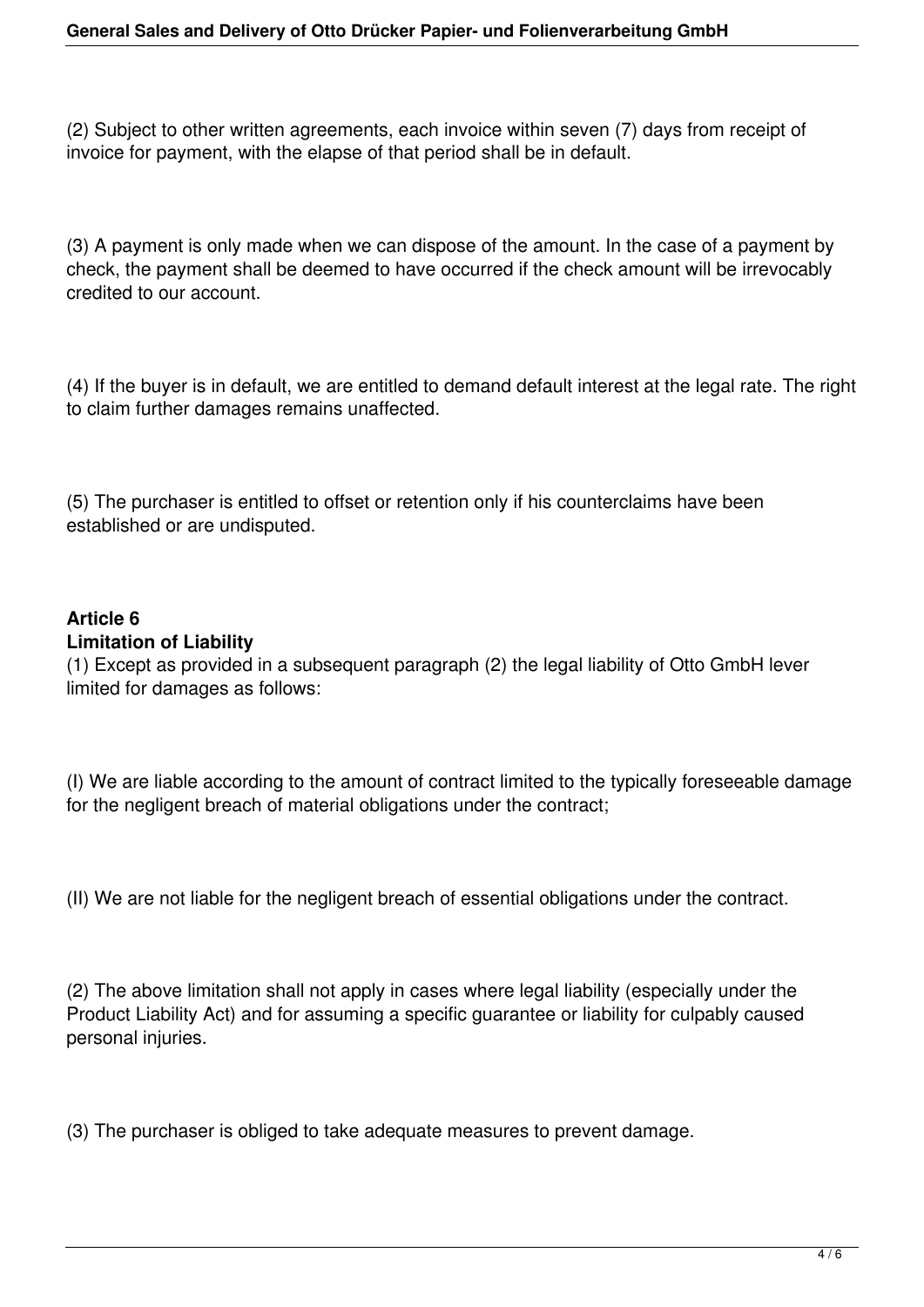### **Article 7 Retention of title**

(1) keep the goods until full payment of all our claims from the current business relationship with the buyer, our property.

(2) The buyer is obliged to handle the goods for the duration of retention of title with care.

(3) The buyer is obligated to third party access to the goods, as in the case of a seizure, and any damage to or destruction of goods without delay. The customer is on pledges required to inform the bailiff of our property.

(4) The purchaser is entitled to resell the goods in the ordinary course of business. He assigns to us already now all claims in the amount of the bill, which accrue through the sale to a third party. We accept the assignment. After the transfer, the purchaser is authorized to collect the debt. We reserve the right to include the requirement even if the buyer does not meet his financial obligations and is in default.

(5) Any working or processing of goods by the buyer in the name and on behalf of us. If processing is not belonging to us, we acquire in the new object, in proportion to the value of goods supplied by us to the other processed objects.

#### **Article 8 Final Provisions**

(1) Changes and additions to the contract and / or these terms and conditions as well as side-agreements must be in writing. This also applies to an amendment of this written form requirement.

(2) performance for the service to be provided by us, including shipping is Norderstedt. Has sole jurisdiction for all disputes arising from the contractual relationship is Norderstedt, if the buyer is a merchant, legal entity under public law or a public sector fund. However, we are entitled to sue the buyer in any other jurisdiction.